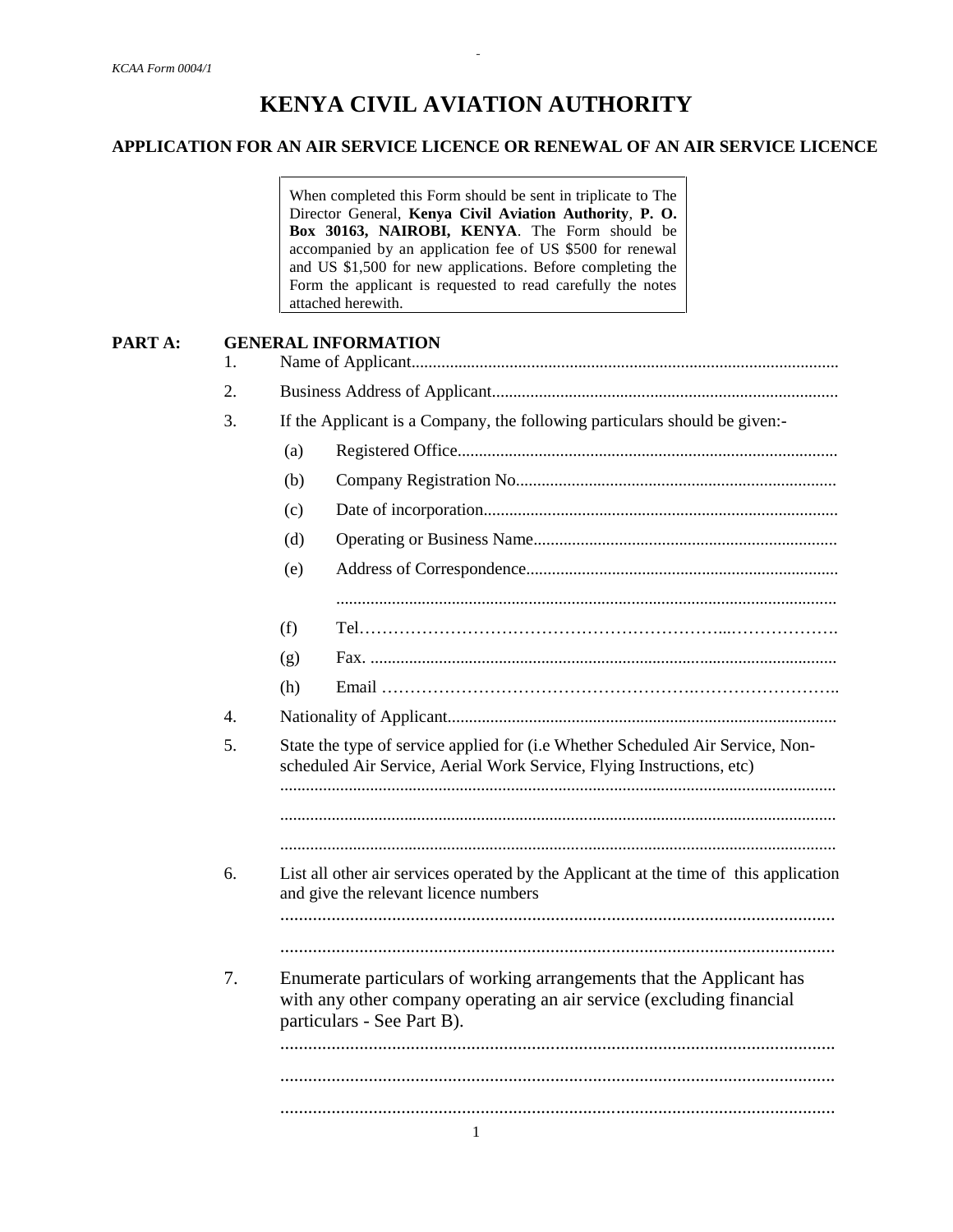# PART B: FINANCIAL PARTICULARS

| 8.  | State particulars of any financial interest that any other person providing transport<br>facilities or controlling the business or any person providing such facilities may<br>have in the business of the applicant |                                                                                                                                                                   |  |  |  |  |
|-----|----------------------------------------------------------------------------------------------------------------------------------------------------------------------------------------------------------------------|-------------------------------------------------------------------------------------------------------------------------------------------------------------------|--|--|--|--|
|     |                                                                                                                                                                                                                      |                                                                                                                                                                   |  |  |  |  |
|     | State particulars of any financial interest which the Applicant has in any other<br>under-taking providing transport facilities or controlling the business of any<br>person providing such facilities.              |                                                                                                                                                                   |  |  |  |  |
| 10  | liability)                                                                                                                                                                                                           | State the nature of the person making the application (whether an individual or a<br>partnership or a corporate body, (public or private) with or without limited |  |  |  |  |
|     |                                                                                                                                                                                                                      |                                                                                                                                                                   |  |  |  |  |
| 11. | following:<br>(a)                                                                                                                                                                                                    | If the applicant is a corporate body or a company (public or private) give the                                                                                    |  |  |  |  |
|     | (b)                                                                                                                                                                                                                  |                                                                                                                                                                   |  |  |  |  |
|     |                                                                                                                                                                                                                      |                                                                                                                                                                   |  |  |  |  |
|     |                                                                                                                                                                                                                      | (ii) Otherwise than for cash (state nature of consideration)                                                                                                      |  |  |  |  |
|     | (c)                                                                                                                                                                                                                  | Full names, private address and citizenship of all the Directors<br>with details of shares, Debentures or Loan Capital beneficially<br>owned by each.             |  |  |  |  |
|     |                                                                                                                                                                                                                      |                                                                                                                                                                   |  |  |  |  |
|     | (d)                                                                                                                                                                                                                  | If the applicant is a subsidiary of another company, give the name<br>of the parent company with information as in paragraph 2 or 4<br>above.                     |  |  |  |  |
|     |                                                                                                                                                                                                                      |                                                                                                                                                                   |  |  |  |  |
|     | (e)                                                                                                                                                                                                                  |                                                                                                                                                                   |  |  |  |  |
|     | (f)                                                                                                                                                                                                                  |                                                                                                                                                                   |  |  |  |  |
|     |                                                                                                                                                                                                                      |                                                                                                                                                                   |  |  |  |  |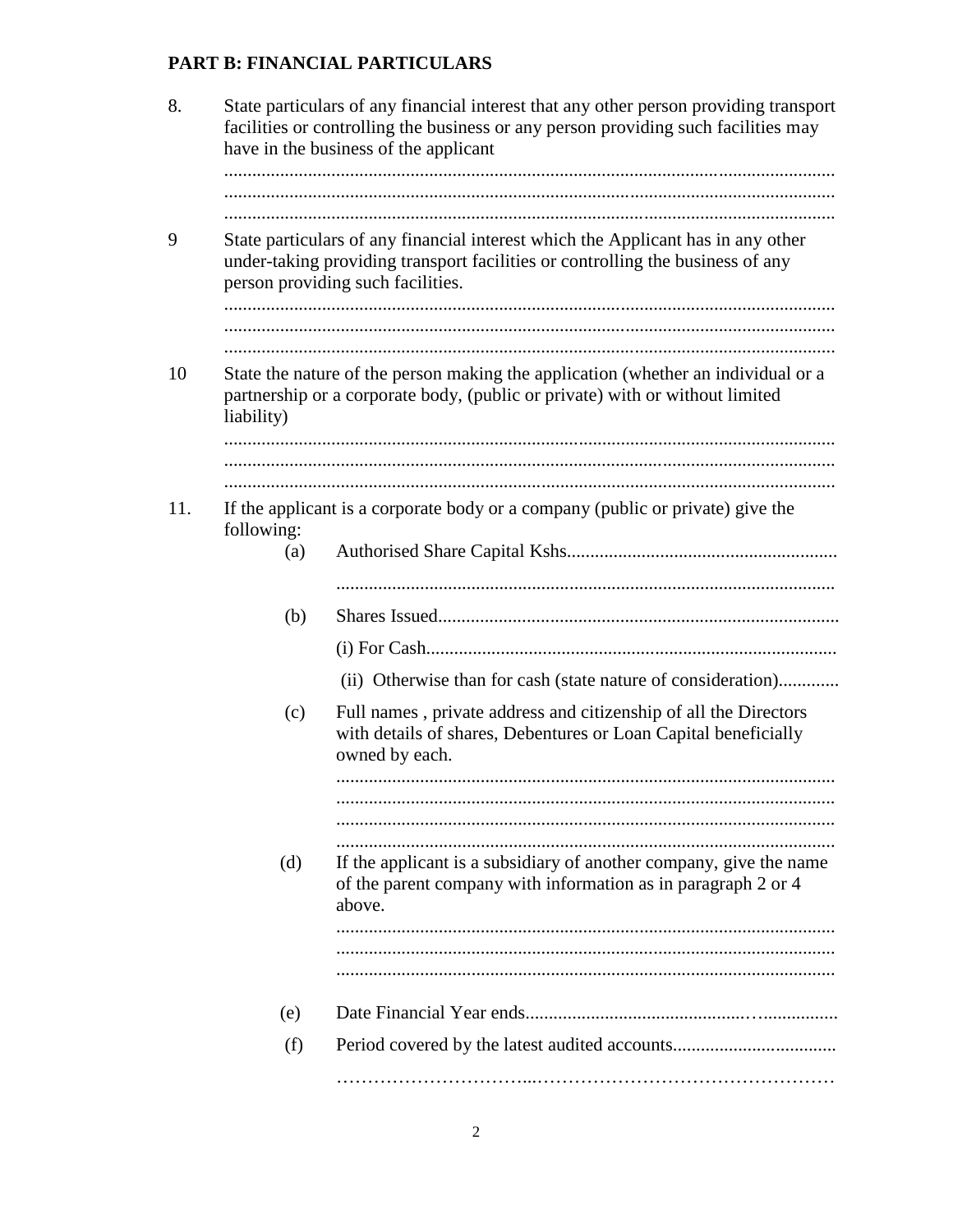$(12)$ If the applicant is an individual or a partnership

- $(a)$ State his or her name(s) in full, private address and citizenship
- State their financial resources and value of assets (b)

### PART C: STAFFING, ORGANIZATION AND KENYANIZATION

- $(13)$ State the number of staff usually employed. The total number of the citizens of Kenya should be given in each case.
	- Aircrew including Flight engineers but excluding Cabin Staff ....................  $(1)$
	- $(2)$
	- $(3)$
	- $(4)$
- $(14)$ State whether and how the Government Policies on Kenyanization are being or have been implemented and attach a list of all directors and employees giving details of nationality and positions held and particulars of work permits where necessary.

# **PART D: TERMS AND CONDITIONS OF EMPLOYMENT**

 $(15)$ State whether the terms and conditions of employment of persons you employ conform to those in force in the State in which your business is located. 

### **PART E: EXPERIENCE**

 $(16)$ Give the particulars of any experience of air transport operations or any other relevant experience of the Directors and Senior management employees of the Company.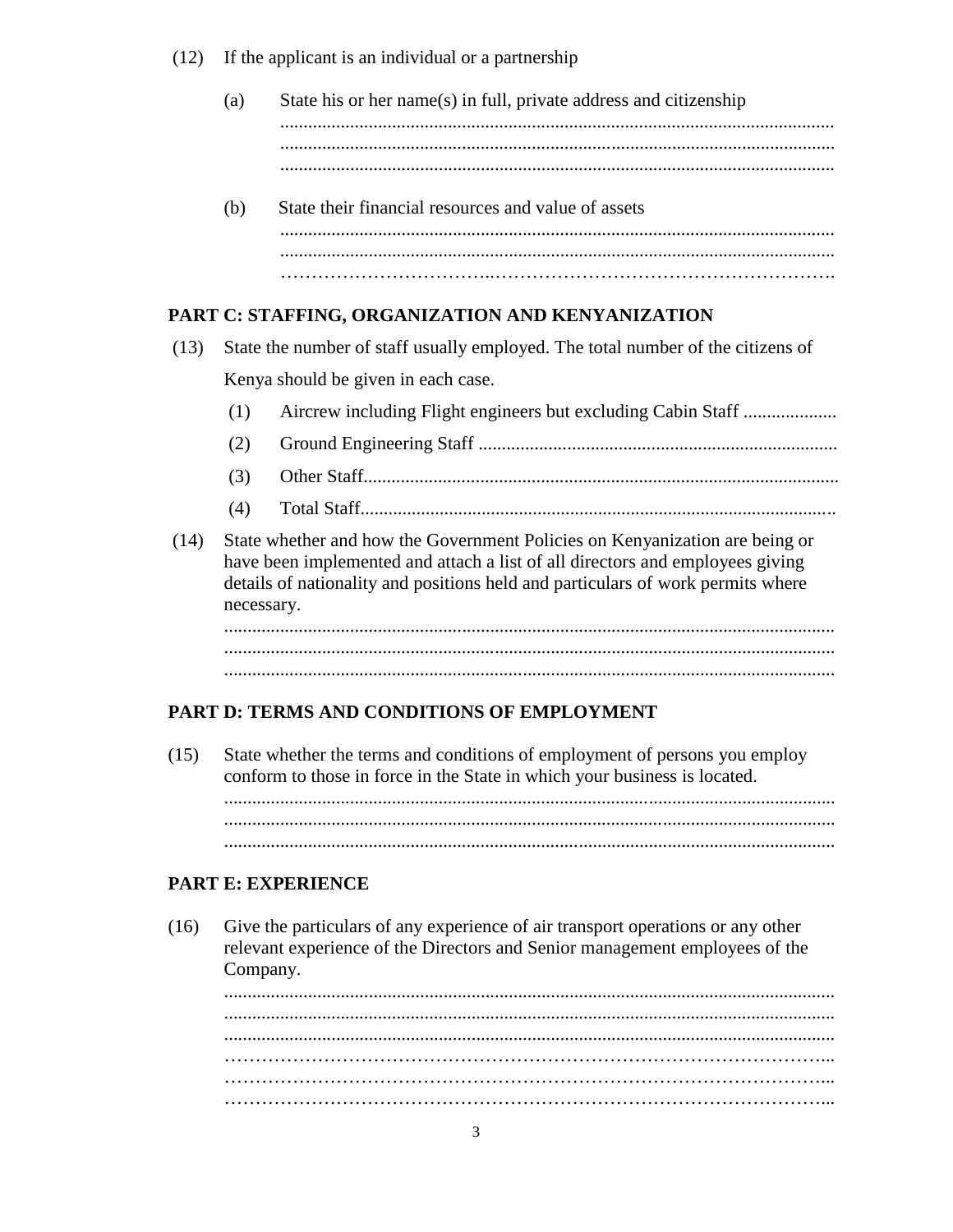#### **PART F: AIRCRAFT AND EQUIPMENT**

- $(17)$ State the market, types and numbers of all aircraft operated during the last three years and the geographical areas served.
- $(18)$ State the aircraft which you employ or intend to employ on air services applied for giving particulars as follows:-

| Number of<br>Aircraft | <b>Type</b> | <b>Registration</b>   Ownership | Capacity | <b>Take off</b><br>weight |
|-----------------------|-------------|---------------------------------|----------|---------------------------|
|                       |             |                                 |          |                           |
|                       |             |                                 |          |                           |
|                       |             |                                 |          |                           |
|                       |             |                                 |          |                           |
|                       |             |                                 |          |                           |
|                       |             |                                 |          |                           |
|                       |             |                                 |          |                           |
|                       |             |                                 |          |                           |

#### PART G: **LIABILITY FOR LOSS OR DAMAGE**

 $(19)$ State the nature and extent of provisions made against liability in respect of loss or damage to persons or property that may occur in connection with aircraft operated by the applicant.  $(20)$ State what provisions have been made either by insurance or other means, to meet third party liabilities on the ground.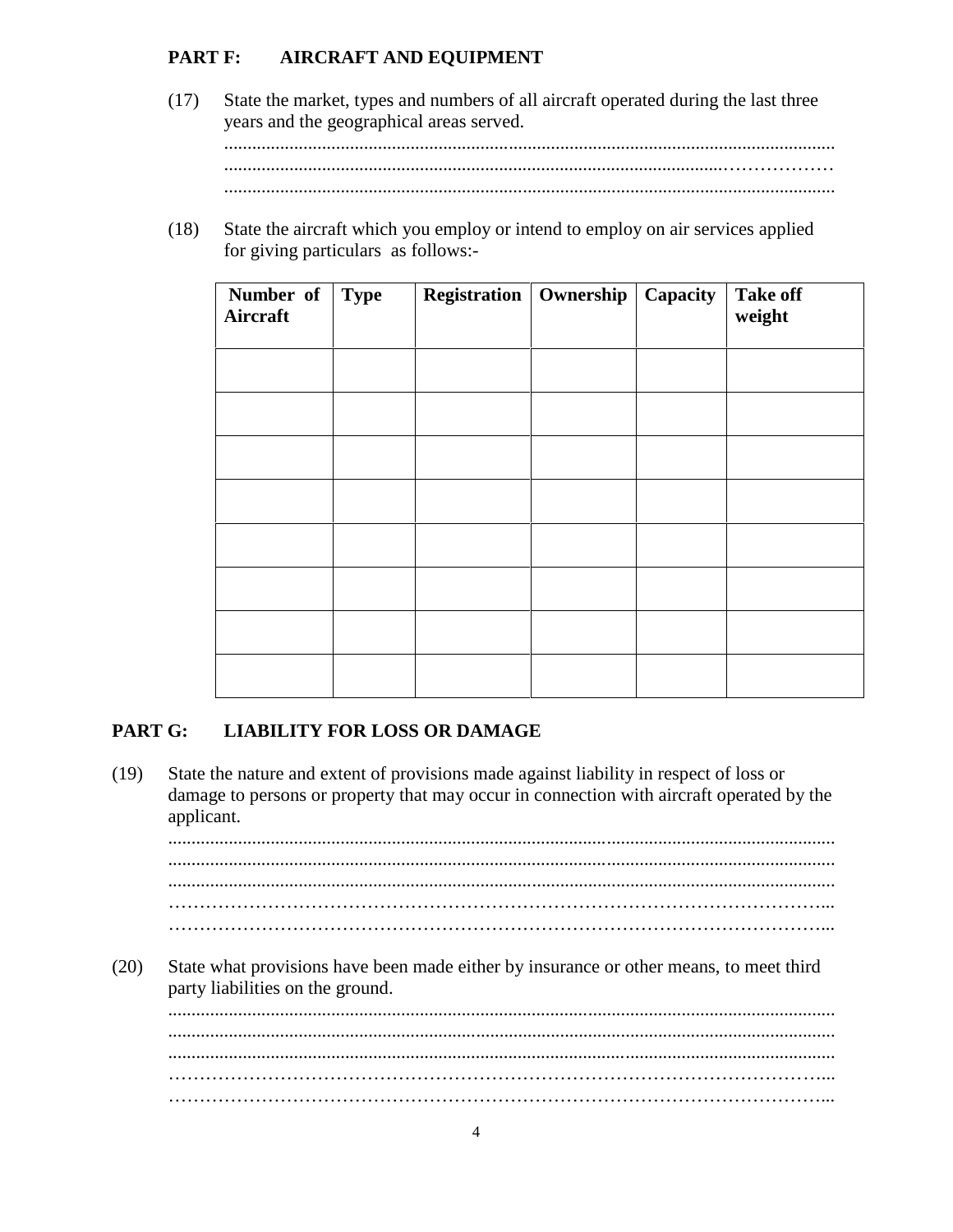### **PART H: TO BE COMPLETED IN RESPECT OF SCHEDULED AIR SERVICES**

- (21) If the application is for a licence to operate scheduled air service.
	- (1) Spell out the routes to be served enumerating all the places on the sectors over which traffic rights are required.

................................................................................................................................... ...................................................................................................................................

(2) Give the times and frequencies for each service to be operated on the routes specified on paragraph 21 (1) above.

................................................................................................................................... ...................................................................................................................................

(3) Give any other relevant information concerning each route for the period the service has been operated or for the last twelve months, whichever is the less ................................................................................................................................... ...................................................................................................................................

### **PART I: TO BE COMPLETED IN RESPECT OF AIR SERVICES OTHER THAN SCHEDULED AIR SERVICES AND FLYING INSTRUCTION**

- (22) If the application is for a licence to operate air services other than scheduled air services or flying instruction,
	- (1) State the types of work to be performed and the geographical areas in which it is proposed to operate each type of service.

................................................................................................................................... ...................................................................................................................................

# **PART J: TO BE COMPLETED IN RESPECT OF FLYING INSTRUCTION**

- (23) If the application is for a licence to carry out Flying Instruction.
	- (1) State the types and nature of the instruction to be carried out and the places the proposed service is to be operated. ...................................................................................................................................

...................................................................................................................................

(2) Give other relevant information for each type of instruction carried out for the period of operation or for the last twelve months, whichever is the less. ................................................................................................................................... ...................................................................................................................................

# **PART K: TO BE COMPLETED IN RESPECT OF ALL APPLICATIONS**

(24) State type and volume of loads (passengers, cargo, etc) to be carried on each separate service and attach statistics of aircraft movement and load factors for the past one year . ............................................................................................................................................... ............................................................................................................................................... ………………………………………………………………...……………………………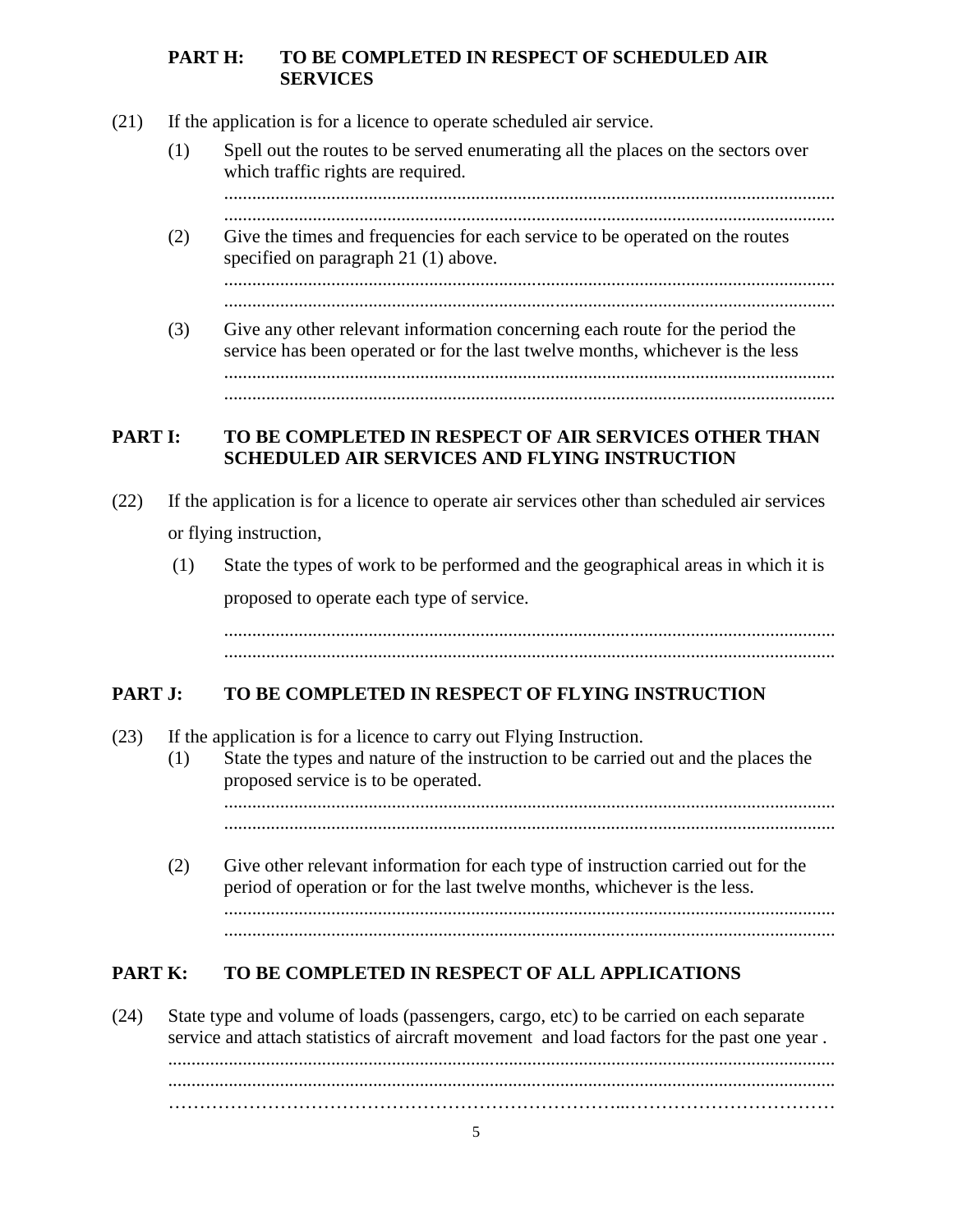$(25)$ State the fares and rates to be charged and the manner in which they are to be determined. If the application is for a new licence, give the date when service is intended to  $(26)$ commence and the duration of the licence.  $(27)$ If the licence is required in continuation of or substitution for an existing air service licence, give:  $(1)$  $(2)$  $(3)$  $(4)$  $(5)$  $(6)$ State whether the applicant has satisfied himself that adequate aerodrome and other  $(28)$ ground facilities are already available for use by the proposed aircraft at all places to be served. (Answer YES or NO). If the answer is NO state what the deficiencies are.  $(29)$ Give a concise indication of the existing or potential need or demand for the proposed service and attach an extra sheet if necessary.  $(30)$ Give particulars of any capital expenditure incurred, financial commitments made or commercial agreements concluded by the Applicant in respect of the proposed air service (31) Attach audited accounts for the previous financial year in the case n application for substituting an existing air service licence, (32) Attach details of existing and projected sources of finance in the case of a new service 

Attach a business plan in the case of a new service  $(33)$